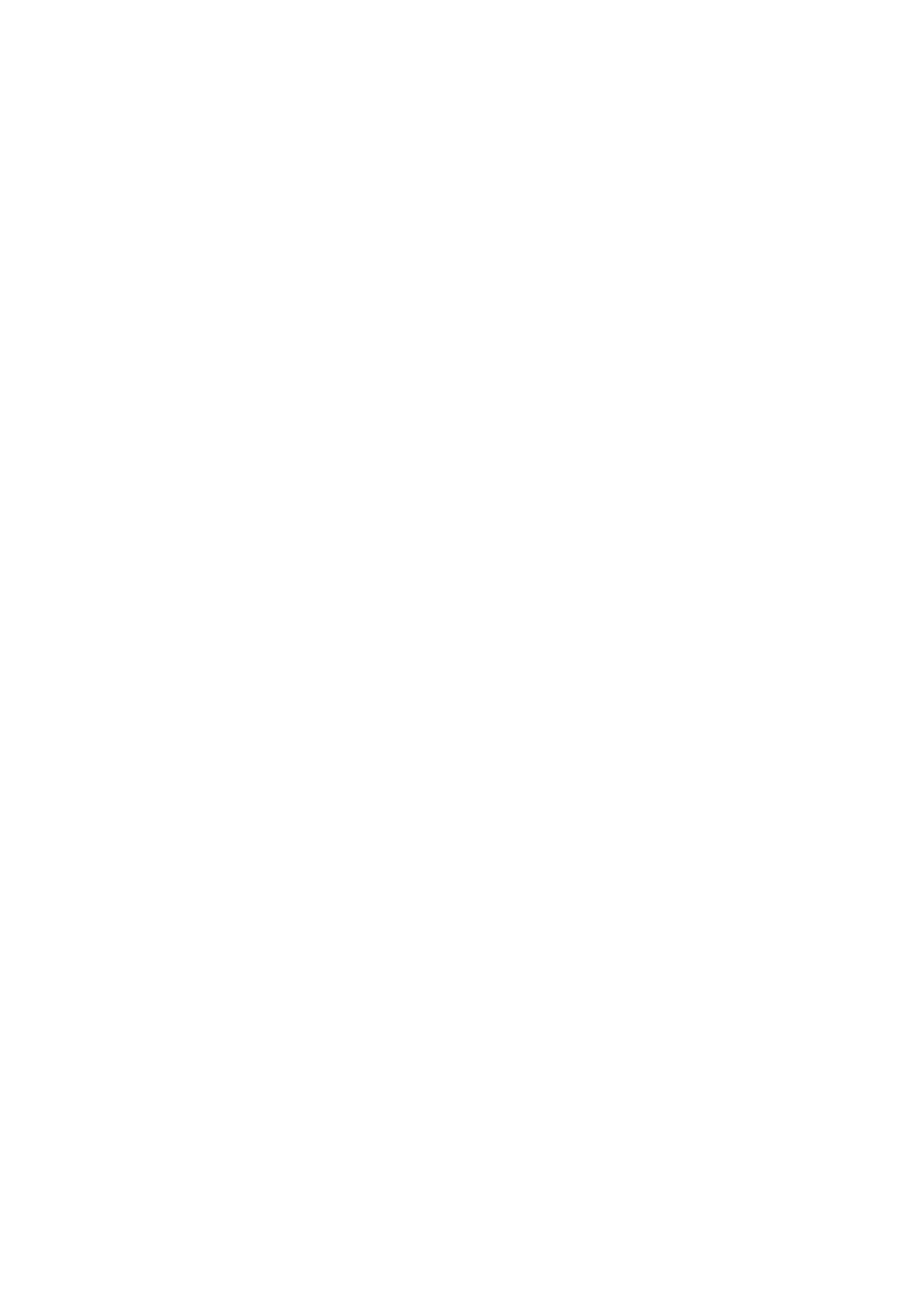# **Development and employment in Latin America and the Caribbean: A look ahead**

Document prepared by the Research Department of the ILO for the 18th American Regional Meeting

*Raymond Torres and Elva López Mourelo*

September 2014 International Labour Office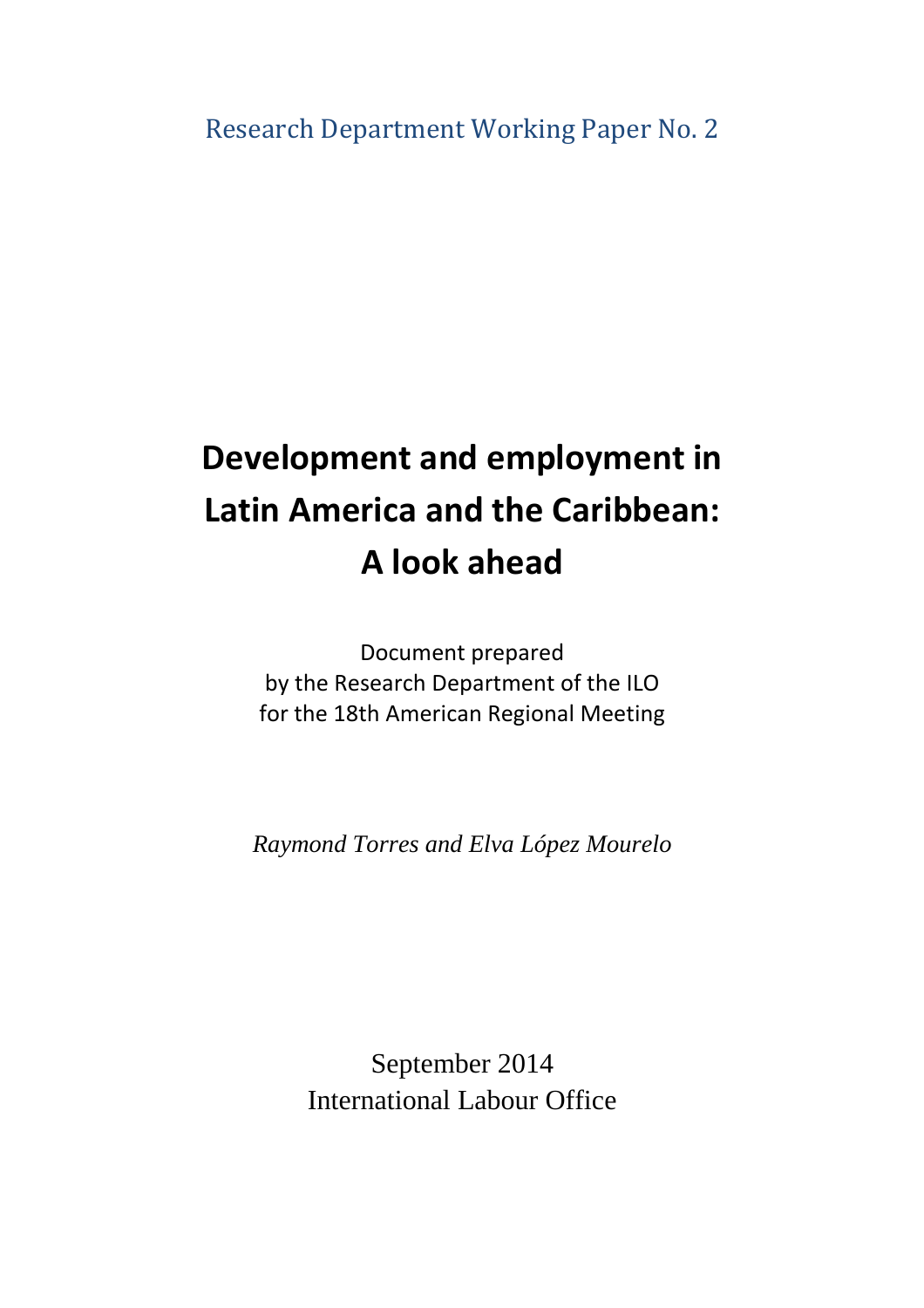Copyright © International Labour Organization 2014 First published 2014

Publications of the International Labour Office enjoy copyright under Protocol 2 of the Universal Copyright Convention. Nevertheless, short excerpts from them may be reproduced without authorization, on condition that the source is indicated. For rights of reproduction or translation, application should be made to ILO Publications (Rights and Permissions), International Labour Office, CH-1211 Geneva 22, Switzerland, or by email: pubdroit@ilo.org. The International Labour Office welcomes such applications.

Libraries, institutions and other users registered in the United Kingdom with the Copyright Licensing Agency, 90 Tottenham Court Road, London W1T 4LP [Fax: (+44) (0)20 7631 5500; email: cla@cla.co.uk], in the United States with the Copyright Clearance Center, 222 Rosewood Drive, Danvers, MA 01923 [Fax: (+1) (978) 750 4470; email: info@copyright.com] or in other countries with associated Reproduction Rights Organizations, may make photocopies in accordance with the licences issued to them for this purpose.

ILO Cataloguing in Publication Data

Torres, Raymond; López Mourelo, Elva

Development and employment in Latin America and the Carribean: a look ahead / Raymond Torres and Elva Lopez Mourelo ; International Labour Office, Research Department. - Geneva: ILO, 2014

Also available in Spanish: Desarrollo y empleo en América Latina y el Caribe: Una mirada hacia el futuro, Geneva, 2014

1 v.

International Labour Office Research Dept.

promotion of employment / economic growth / labour market / social protection / development policy / Latin America / Caribbean

13.01.3

The designations employed in ILO publications, which are in conformity with United Nations practice, and the presentation of material therein do not imply the expression of any opinion whatsoever on the part of the International Labour Office concerning the legal status of any country, area or territory or of its authorities, or concerning the delimitation of its frontiers.

The responsibility for opinions expressed in signed articles, studies and other contributions rests solely with their authors, and publication does not constitute an endorsement by the International Labour Office of the opinions expressed in them.

Reference to names of firms and commercial products and processes does not imply their endorsement by the International Labour Office, and any failure to mention a particular firm, commercial product or process is not a sign of disapproval.

ILO publications can be obtained through major booksellers or ILO local offices in many countries, or direct from ILO Publications, International Labour Office, CH-1211 Geneva 22, Switzerland. Catalogues or lists of new publications are available free of charge from the above address, or by email: pubvente@ilo.org Visit our website: www.ilo.org/publns

Printed in Switzerland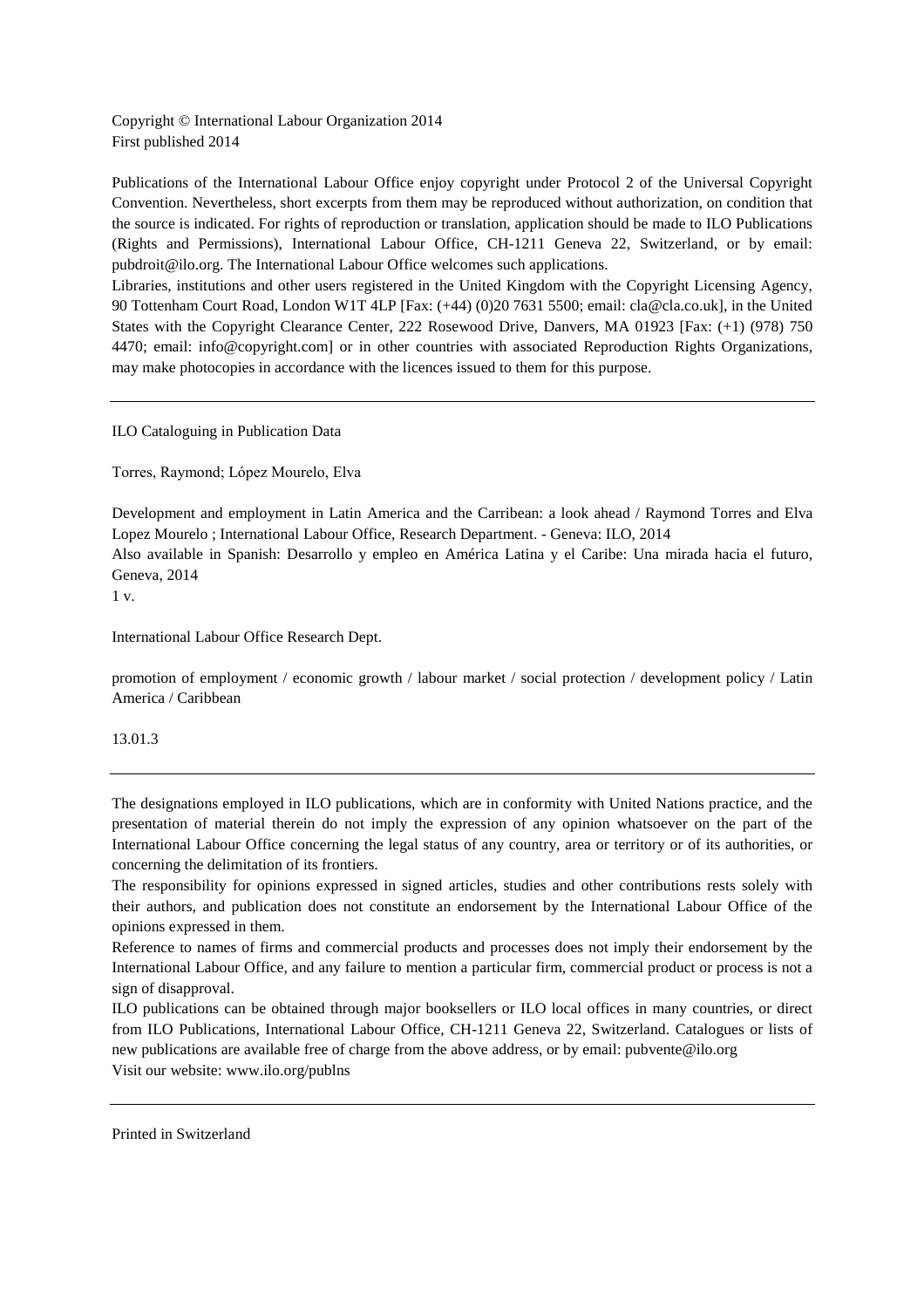### **Abstract**

Latin America and the Caribbean has, generally speaking, shown greater resilience in the face of the current economic crisis than other regions, both in terms of economic growth and employment. The countries of Latin America have performed well economically and their labour markets have not been particularly affected, in spite of the uncertainty that the global economy is currently experiencing. This notwithstanding, the region faces the challenge of capitalizing on its numerous achievements, whilst not losing sight of its weaknesses.

This document presents the most recent trends with regard to economic growth and employment in the region. In this context, it reflects on the slowdown in economic growth that has been observed recently in various Latin American countries, and highlights the different macroeconomic and labour-market challenges that the region confronts. Specifically, the paper advocates a more diversified productive structure that would favour the export of products with higher value added - which, in turn, requires investment in education to develop a workforce possessed of the skills needed for this structural change. Latin America and the Caribbean must also address the social challenge posed by the need to reduce income inequalities, extend social protection and reduce the weight of the informal sector in the region's economy.

Lastly, this document argues for the importance of designing and coordinating a set of policies to be implemented at both national and international level. Stronger regional economic integration and the promotion of internal sources of growth would contribute to industrial development and the diversification of the economic base. Also, better regulation of financial flows and stimulation of public and private investment would lead to stronger macroeconomic stability. With regard to social and labour-market policies, programmes that transfer cash to households, as well as measures that support the transition to formality, are extremely useful tools to fight poverty and social exclusion, and to promote inclusive economic growth. Finally, it is fundamental that these social protection measures be complemented by well-designed active labour-market policies that support the integration into the labour force of those most at risk of exclusion.

Keywords: promotion of employment / economic growth / labour market / social protection / development policy / Latin America / Caribbean

JEL classification: J01, O54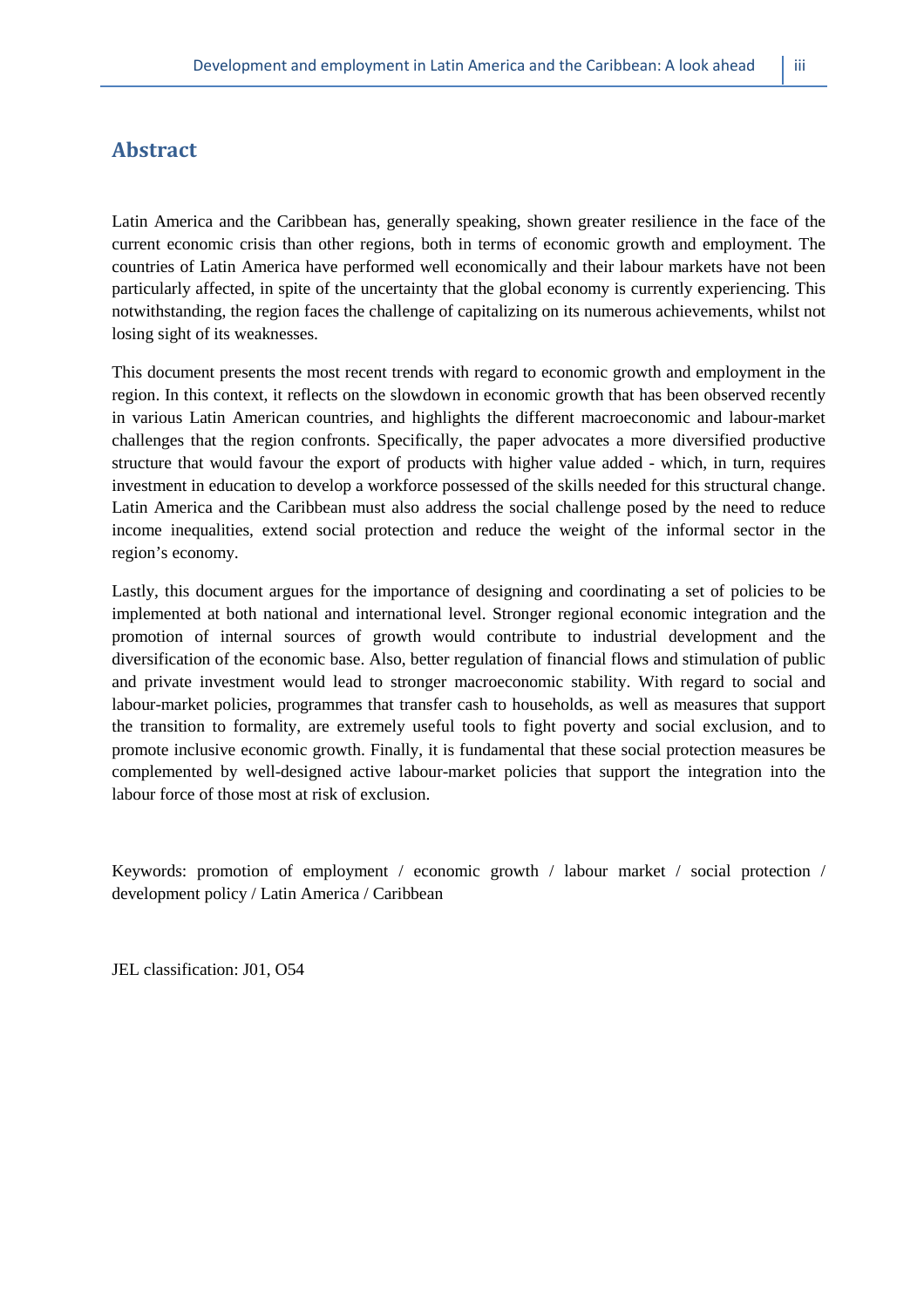# **Contents**

#### **Tables**

# **Figures**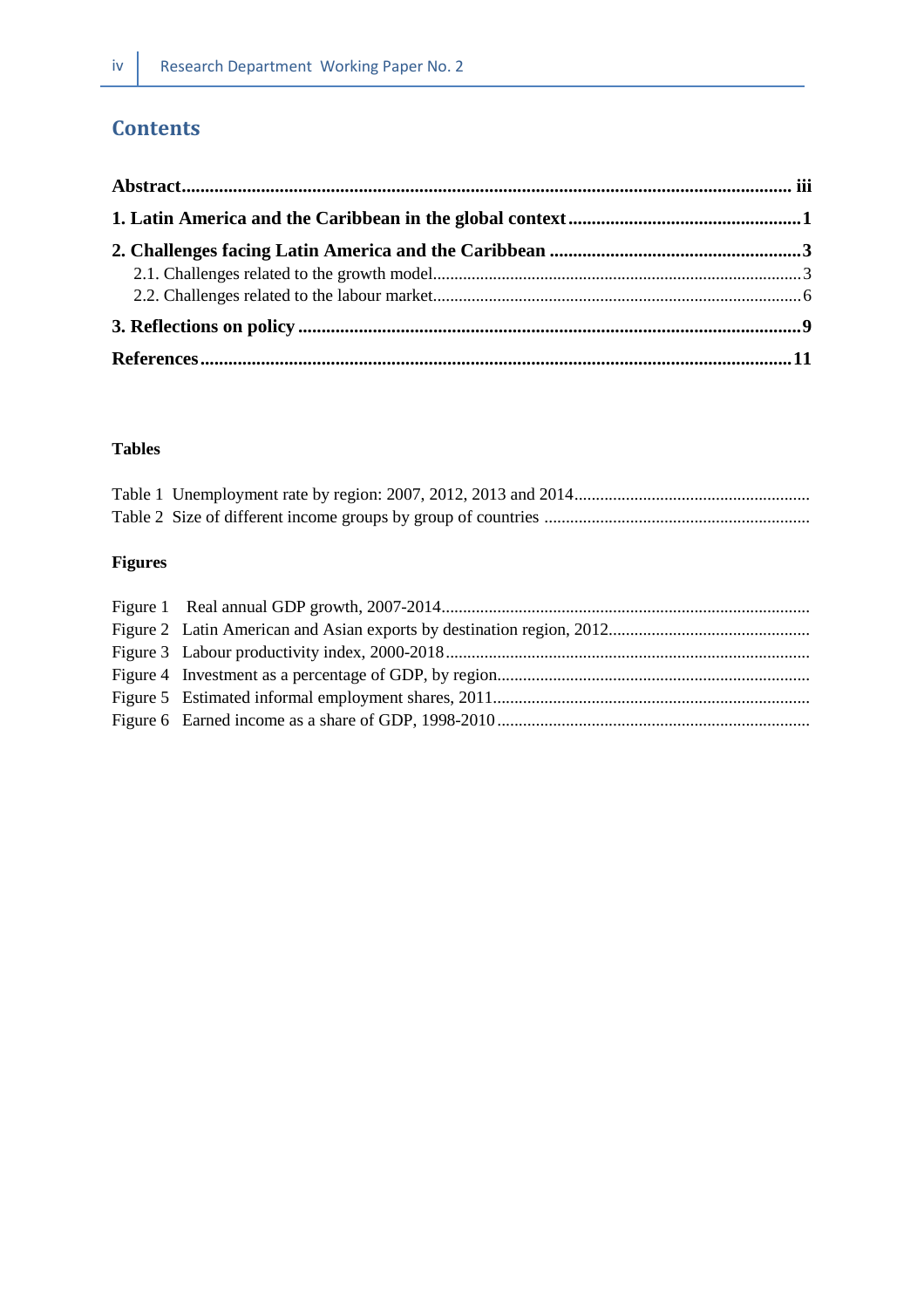#### **1. Latin America and the Caribbean in the global context**

The state of the global economy is uncertain, with prospects of modest growth over an extended period. The IMF's most recent projections forecast global growth of 3.6 per cent in 2014, a rate 0.6 percentage points higher than that recorded for 2013 (Figure 1). While this figure justifies a degree of optimism regarding a greater global economic recovery, it is important to remember that this growth rate is 0.2 percentage points lower than that recorded, on average, over the post-crisis period (2010- 2013). Moreover, as *Global Employment Trends 2014* indicates, the growth projections made by the main international organizations have been repeatedly revised down over recent years (ILO, 2014a). Therefore, it is reasonable to doubt the accuracy of the predictions for 2014.

Weak global economic growth is essentially rooted in the advanced economies, which are predicted to grow by 2.2 per cent in 2014 (Figure 1). This slow growth, in turn, has its roots in advanced countries' unresolved financial sector problems and high levels of public indebtedness, coupled with fiscal consolidation measures that limit economic growth and job creation.

The unfavourable economic climate in the advanced countries is having negative collateral effects on some emerging economies, including China and India. Until a relatively short time ago, international trade was the principal mechanism for global transmission of the negative effects of the crisis. However, the anticipated and narrow monetary stimulus provided by the central banks of some advanced economies has created uncertainty and volatility in the global financial markets (ILO, 2014b). As various sources indicate, this financial instability particularly affects emerging and developing economies, which tend to have fewer defence mechanisms (Ffrench-Davis, 2012). Regions such as Latin America and the Caribbean have been affected by the increased volatility of international capital flows, which has obliged them to rapidly adjust their macroeconomic policy in order to limit the impact on exchange rates, while also weakening their national economies.

The economic growth of Latin America and the Caribbean decelerated over the course of 2013 as a result of the negative international climate, although it remained positive. The region's GDP grew by 2.7 per cent in 2013, 0.4 percentage points less than the previous year and 3.3 percentage points less than in 2010. Further, a deceleration in economic growth is forecast for 2014. Latin America's GDP is estimated to grow by approximately 2.5 per cent in 2014, a growth rate 0.2 percentage points lower than that recorded for 2013 (Figure 1).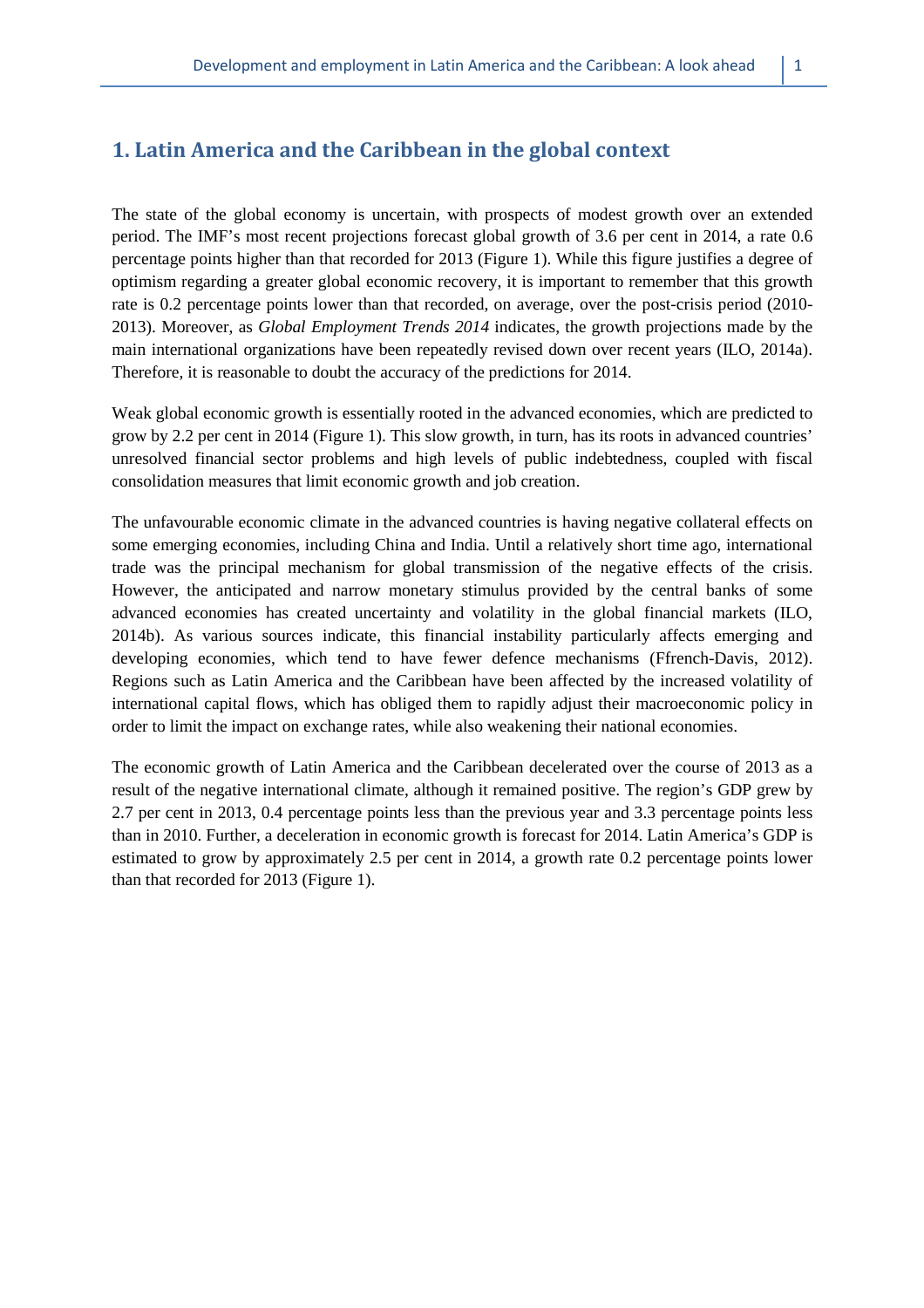**Figure 1 Real annual GDP growth, 2007-2014**



Source: IMF (2014)

As a result of the uncertain economic situation, the global unemployment rate is predicted to reach 6 per cent in 2014, 0.6 percentage points higher than its pre-crisis level. In addition, the level of global unemployment is estimated to remain virtually constant over the next five years - meaning it will continue to be half a percentage point higher than before the crisis. While it is true that in emerging and developing countries the situation as regards unemployment is more positive, the knock-on effect from the advanced economies has resulted in an acceleration in unemployment growth in most countries and regions (ILO, 2014b). For example, in 2014 unemployment rate is forecast to grow by 0.2 percentage points in Central and South-East Europe, and by 0.1 percentage points in both South and East Asia. Similarly, the economic deceleration of 2013 is expected to affect the Latin American labour market over the course of 2014. In fact, unemployment rate in the region is predicted to slightly increase, from 6.2 per cent in 2013 to 6.3 per cent in 2014 (Table 1).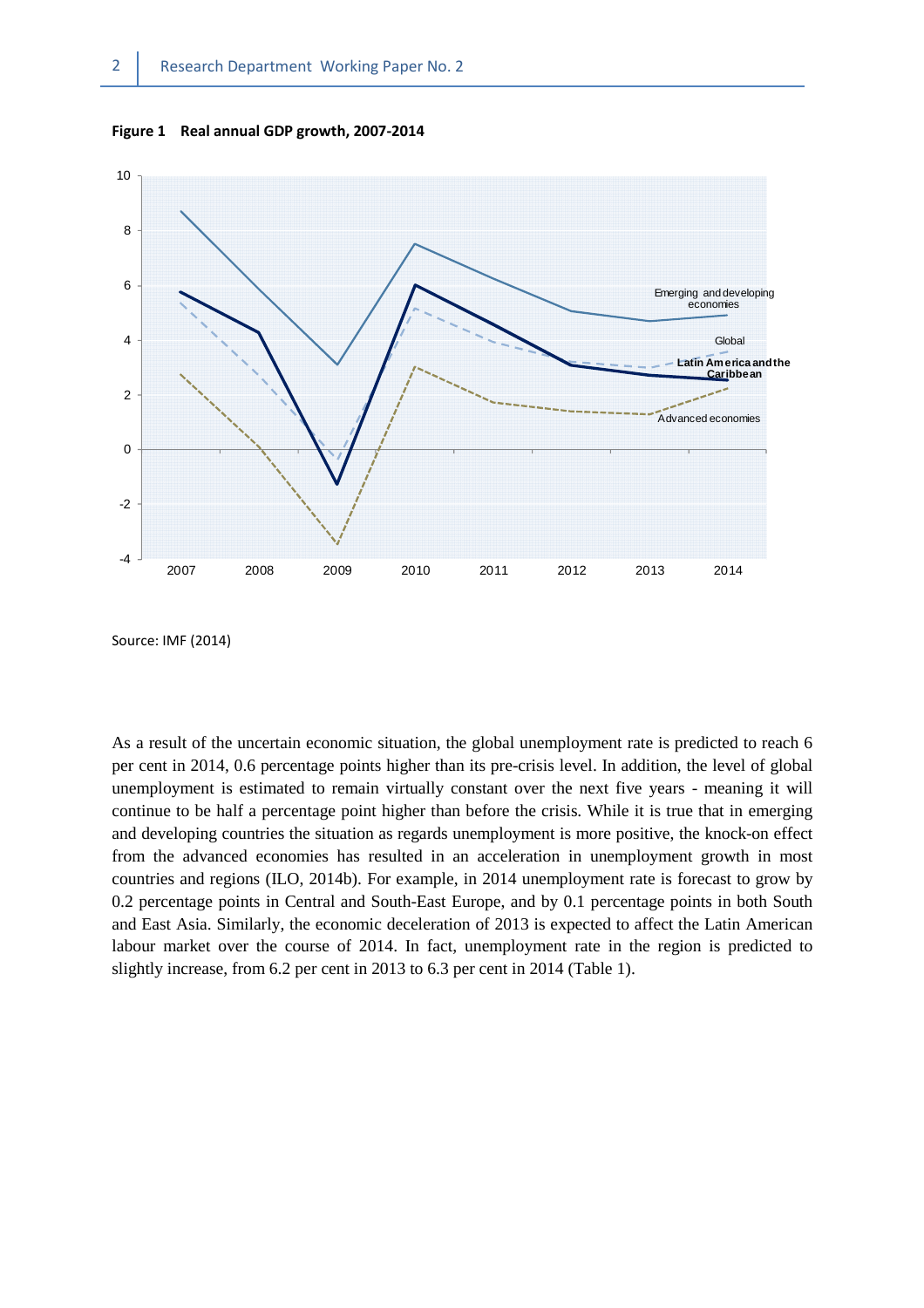|                                                | 2007 | 2012 | 2013 | 2014p |
|------------------------------------------------|------|------|------|-------|
| Global                                         | 5.4  | 5.9  | 6.0  | 6.0   |
| South Asia                                     | 4.0  | 3.9  | 3.9  | 4.0   |
| South-East Asia and the Pacific                | 5.5  | 4.1  | 4.3  | 4.3   |
| East Asia                                      | 3.8  | 4.4  | 4.5  | 4.6   |
| Latin America and the Caribbean                | 6.9  | 6.3  | 6.2  | 6.3   |
| Sub-Saharan Africa                             | 7.3  | 7.4  | 7.4  | 7.4   |
| Central and South-East Europe (non-EU) and CIS | 8.2  | 8.0  | 8.1  | 8.3   |
| Advanced economies                             | 5.8  | 8.6  | 8.5  | 8.3   |
| Middle East                                    | 10.2 | 11.1 | 11.1 | 11.1  |
| North Africa                                   | 11.5 | 12.4 | 12.3 | 12.3  |

#### **Table 1 Unemployment rate by region: 2007, 2012, 2013 and 2014**

Note: The data for 2014 are projections.

Source: ILO, *Trends Econometric Models*, April 2014 (ILO, 2014b).

# **2. Challenges facing Latin America and the Caribbean**

Based on the economic and labour market context described in the previous section, the region should make the most of its numerous achievements without losing sight of its weaknesses, particularly in the light of the deepening of the crisis in the advanced countries. Indeed, Latin American countries face various macroeconomic and labour market challenges.

# **2.1. Challenges related to the growth model**

Exports have played a crucial role in the economic evolution of Latin America and the Caribbean, especially from the 1980s onwards. In concrete terms, exports accounted for approximately 15 per cent of Latin America's GDP in the early 1980s, but grew to account for over 25 per cent of its GDP over the first decade of the new millennium. In 2012 exports represented 24.7 per cent of Latin America's GDP, 1.5 percentage points less than the previous year and 1.7 percentage points less than prior to the crisis.

Latin American exports are notably concentrated, both in terms of the kinds of products traded and their destinations. In 2012 the Latin American countries as a whole sent 57 per cent of their exports to advanced economies (i.e. the United States, Canada and the European Union), while only 16 per cent went to other countries in the region (Figure 2). These figures contrast starkly with what has been observed in the Asian region. In fact, around 40 per cent of Asian exports go to other Asian countries (if exports to China are included the figure is over 55 per cent). The concentration of its exports represents a significant challenge for Latin America and the Caribbean, particularly in view of the worsening global economic situation and, in particular, the economic relapse of various developed countries, among which are the region's principal trading partners.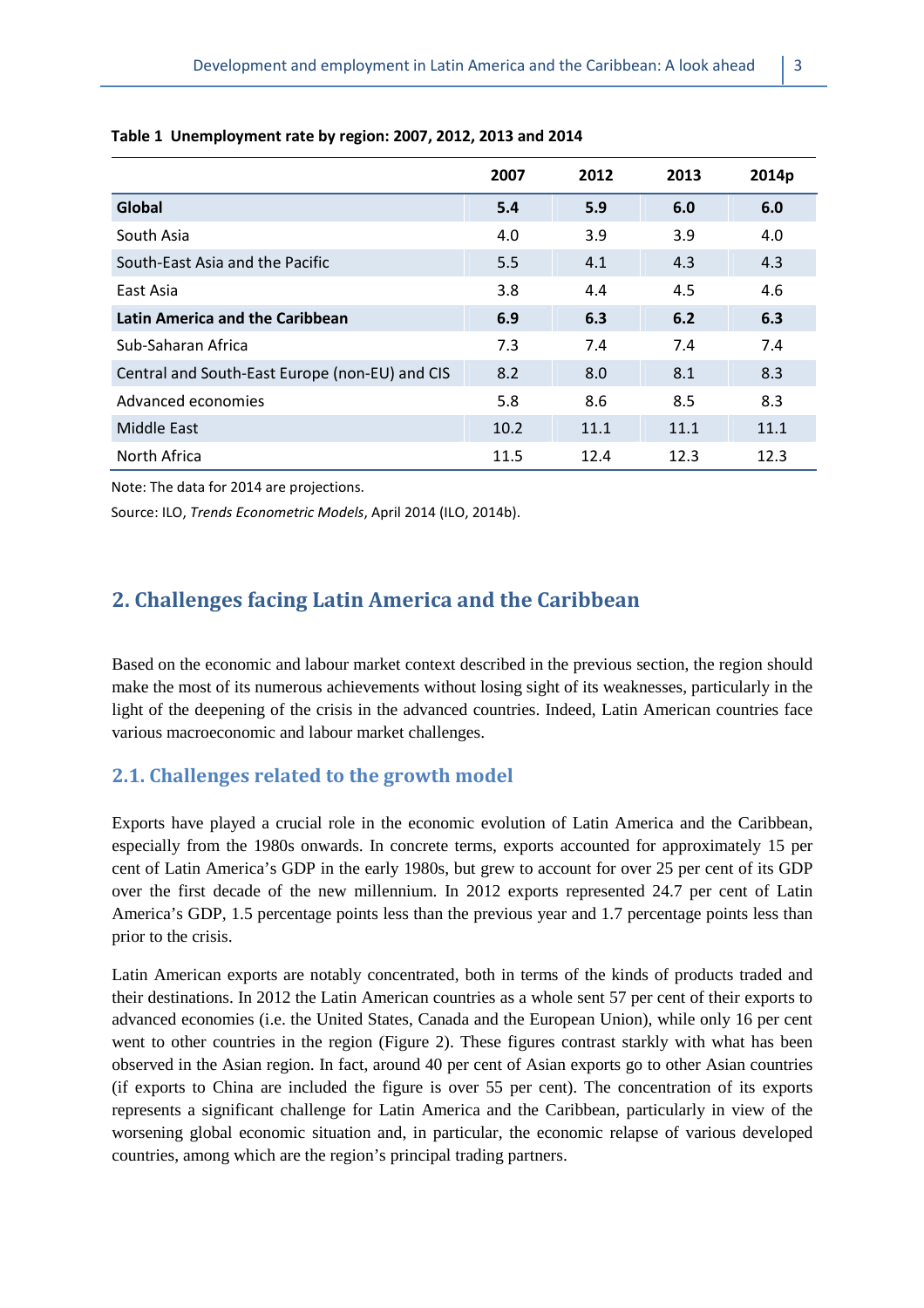

#### **Figure 2 Latin American and Asian exports by destination region, 2012**

Source: International Trade Centre.

As well as having a macroeconomic impact, the concentration of Latin America's exports and the consequent lack of diversified production structures have a direct effect on the skills of the labour force, and, in turn, labour productivity. Although labour productivity in the region recovered quickly from the 2009 fall, it has continued to grow at a rate below the global average. Further, projections contained in *Global Employment Trends 2014* suggest that this tendency will continue over the next four years (Figure 3).

Weak labour productivity in Latin America and the Caribbean reflects the limitations the region faces with regard to the generation of productive capacity. This negative drift could be reversed through greater investment, particularly in sectors with a big technological component. However, investment as a percentage of GDP has stagnated over the last decade; in 2013 it represented 22.1 per cent of GDP. Moreover, levels of investment are low in comparison with other emerging economies. In 2013, for example, Latin American investment as a percentage of GDP was 20 percentage points lower than that recorded for Asian developing countries (Figure 4).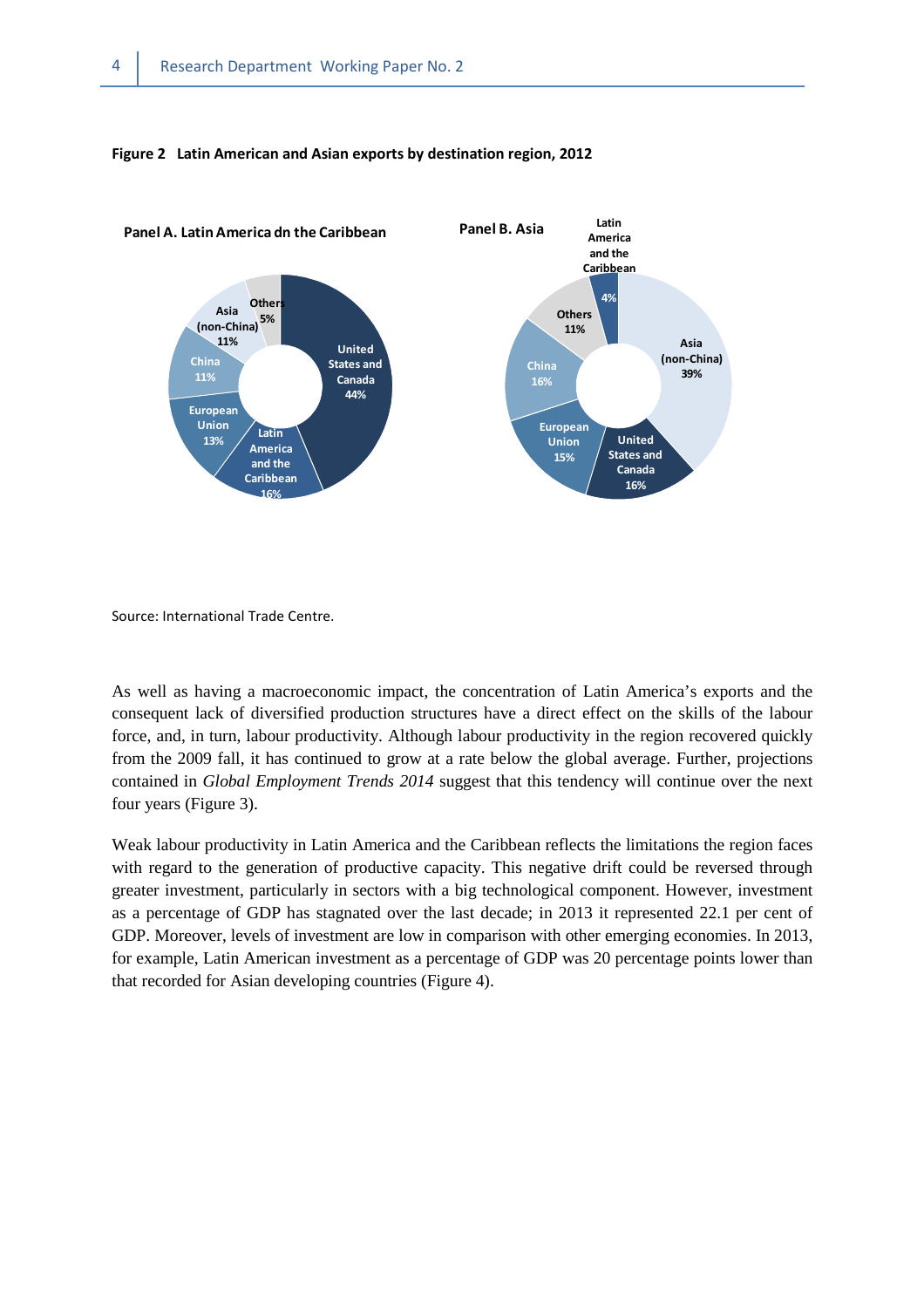

**Figure 3 Labour productivity index, 2000-2018** (2000=100)

Notes: \*2013 are preliminary estimates; 2014-18 are projections. Source: ILO (2014a).



#### **Figure 4 Investment as a percentage of GDP, by region**

Source: IMF (2013).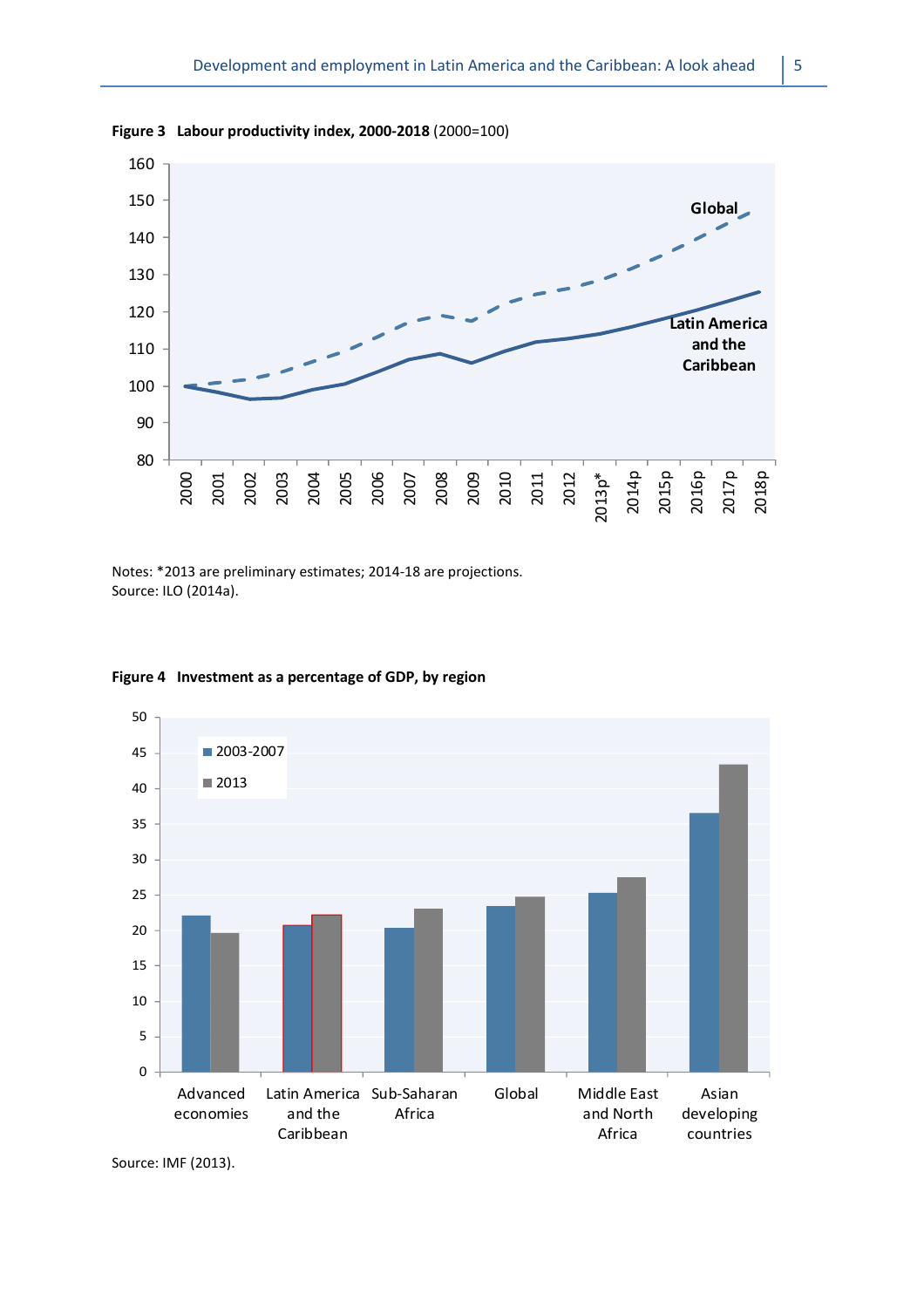The decrease in exports and investment in Latin America and the Caribbean can probably be attributed to the fact that some of the region's principal trading and investment partners are among those worst hit by the crisis. Furthermore, advanced economies' relapse could spark new capital flows, seeking the higher profitability of emerging markets. This bigger flow of foreign direct investment could cause exchange rate fluctuations that would affect the external competitiveness of Latin America and the Caribbean, and have a significant distorting effect on the region's real economy.

#### **2.2. Challenges related to the labour market**

On top of macroeconomic challenges, Latin America must respond to its social and labour-market challenges. The need for a more diversified production structure that would enable the region to export products with more value added requires investment in education, to create a skilled labour force able to support such a structural transformation. At the same time, Latin America must extend social protection, and reduce the weight of the informal sector in the region's economy. Despite significant improvements in the last decade (particularly in Argentina and Brazil), approximately 50 per cent of non-agricultural employment in 2011 was informal. This problem is particularly pressing in some countries, including Bolivia, Honduras and Peru, where informal employment accounts for approximately 70 per cent of non-agricultural employment (ILO, 2012).





Note: Calculations are based on a sample of 49 countries (eight countries in Africa, 11 countries in Asia and the Pacific, 11 countries in Central and South-East Europe, 16 countries in Latin America and the Caribbean and three countries in the Middle East).

Source: ILO (2014a).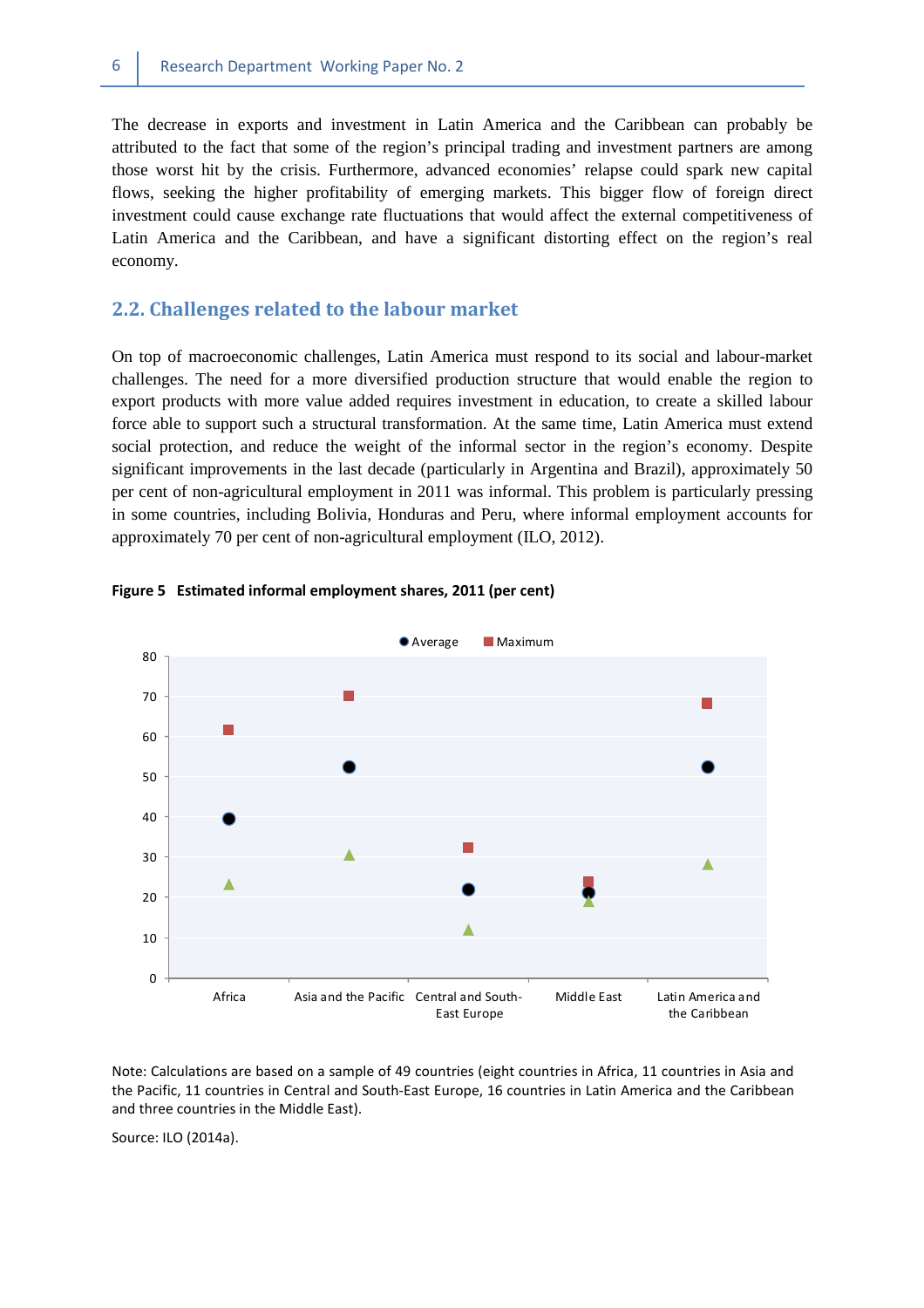In the majority of Latin American countries, the wealth generated by labour productivity has not been distributed evenly between wages and profits. In fact, the share of GDP allocated to labour decreased almost continually between 2000 and 2008. There has, however, been a noteworthy change in this trend since the economic crisis in 2009 (Figure 6). On the other hand, real wages in the region have improved, although there are significant inequalities between countries. While real wages grew in Brazil and Paraguay by more than 4 per cent in 2012, in countries like Colombia and Mexico they increased by only 1 per cent. Similarly, there is mixed progress with regard to the minimum wage. While there has been a considerable increase in the real minimum wage in some countries, such as Brazil and Uruguay, in other territories including El Salvador, Mexico and Panama, the increase has scarcely offset price rises and, therefore, its effect on workers' purchasing power has been neutral (ILO, 2013a).



#### **Figure 6 Share of labour incomes in GDP, 1998-2010** (2000=100)

Notes: The data for Latin America and the Caribbean are based on the simple average of data from the 12 countries for which information was available: Bolivia, Brazil, Chile, Colombia, Costa Rica, Cuba, Mexico, Panama, Paraguay, Peru, Trinidad and Tobago and the Bolivarian Republic of Venezuela.

Source: World of Work Report 2014 (ILO, 2014b).

Over the last decade, the Latin American region has seen a significant reduction in income inequality. Yet the degree of inequality remains high by international standards. The Gini coefficient is higher than 45 per cent for the majority of countries in the region, and higher than 55 per cent for some, such as Colombia and Honduras. On the other hand, according to the *World of Work Report 2013*, economic growth, better quality jobs and the reduction of inequalities have contributed, over the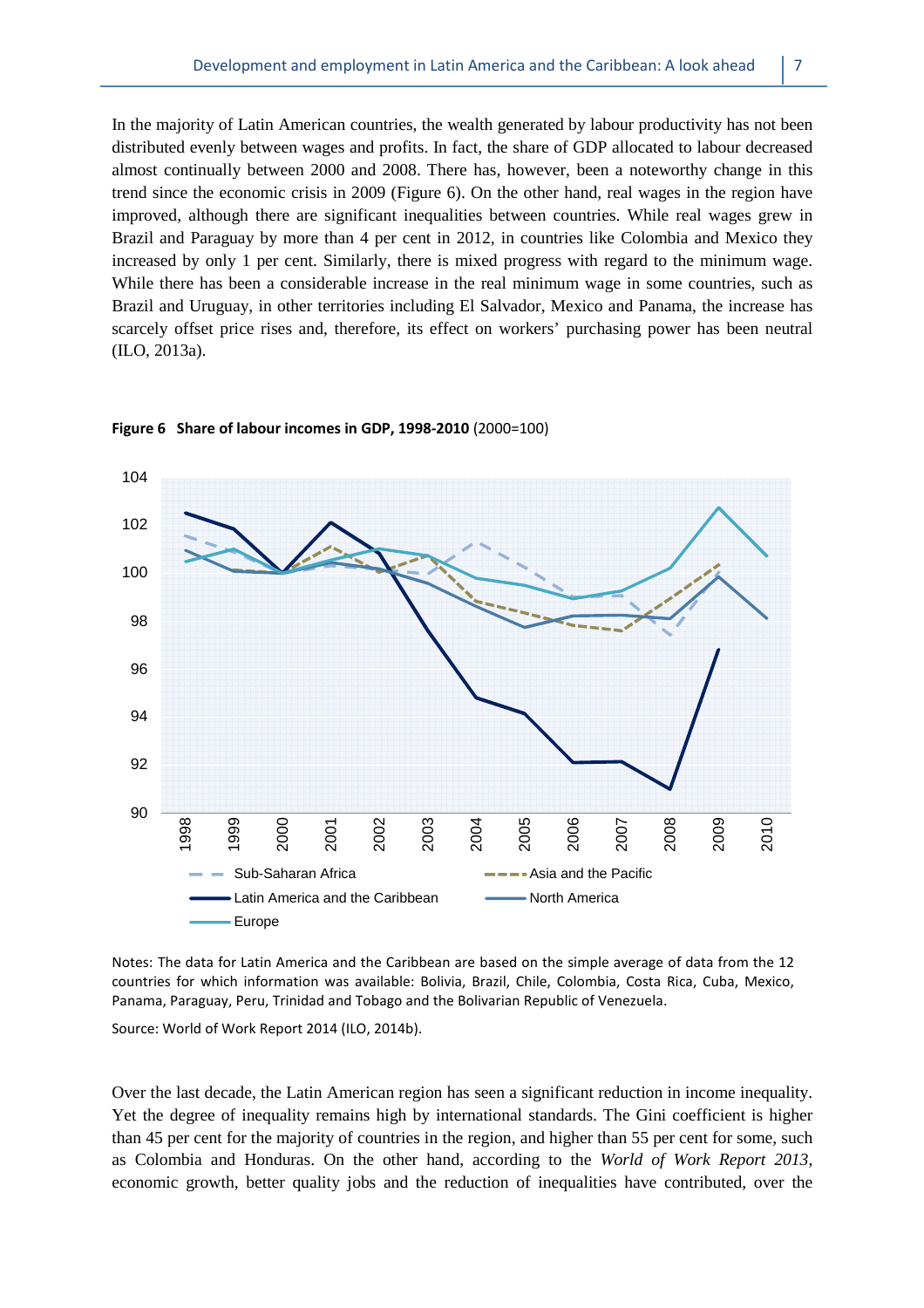course of the last decade, to the growth of Latin America's middle class. To be precise, Latin America's middle-income group grew by more than 100 million in only ten years, from 152 million people in 1999 to 253 million in 2010 (Table 2). Moreover, in most countries in the region, the increase in the number of people on middle incomes was greater than the increase in the number of people barely above the poverty threshold. This swelling was particularly notable in Brazil and Ecuador, where the middle-income groups grew between 1999 and 2010 by 15.8 and 14.6 percentage points, respectively (ILO, 2013b).<sup>1</sup>

|                                   |                  | Vulnerable | Middle-income |
|-----------------------------------|------------------|------------|---------------|
|                                   | Group in poverty | group      | group         |
| Low-income economies              |                  |            |               |
| 1999                              | 432.8            | 63.2       | 18.9          |
| 2010                              | 493.5            | 131.5      | 38.5          |
| Low- and middle-income economies  |                  |            |               |
| 1999                              | 1,432.5          | 556.3      | 69.3          |
| 2010                              | 1,371.1          | 904.8      | 171.4         |
| Middle- and high-income economies |                  |            |               |
| 1999                              | 1,560.8          | 497.7      | 175.0         |
| 2010                              | 1,046.7          | 888.9      | 484.2         |
| Total                             |                  |            |               |
| 1999                              | 3,426.2          | 1,117.2    | 263.2         |
| 2010                              | 2,911.3          | 1,925.2    | 694.1         |
| Latin America and the Caribbean   |                  |            |               |
| 1999                              | 111.3            | 203.3      | 152.4         |
| 2010                              | 60.5             | 190.3      | 253.1         |

#### **Table 2 Size of different income groups by group of countries** (millions of people)

Source: World of Work Report 2013 (ILO, 2013b), based on the PovcalNet database of the World Bank.

 $\overline{a}$ 

 $<sup>1</sup>$  In the Report, the middle class in these two countries is defined as comprising those with incomes of between</sup> 10 and 50 US dollars a day. All the data are from the PovcalNet databases of the World Bank and are expressed in 2005 purchasing power parities.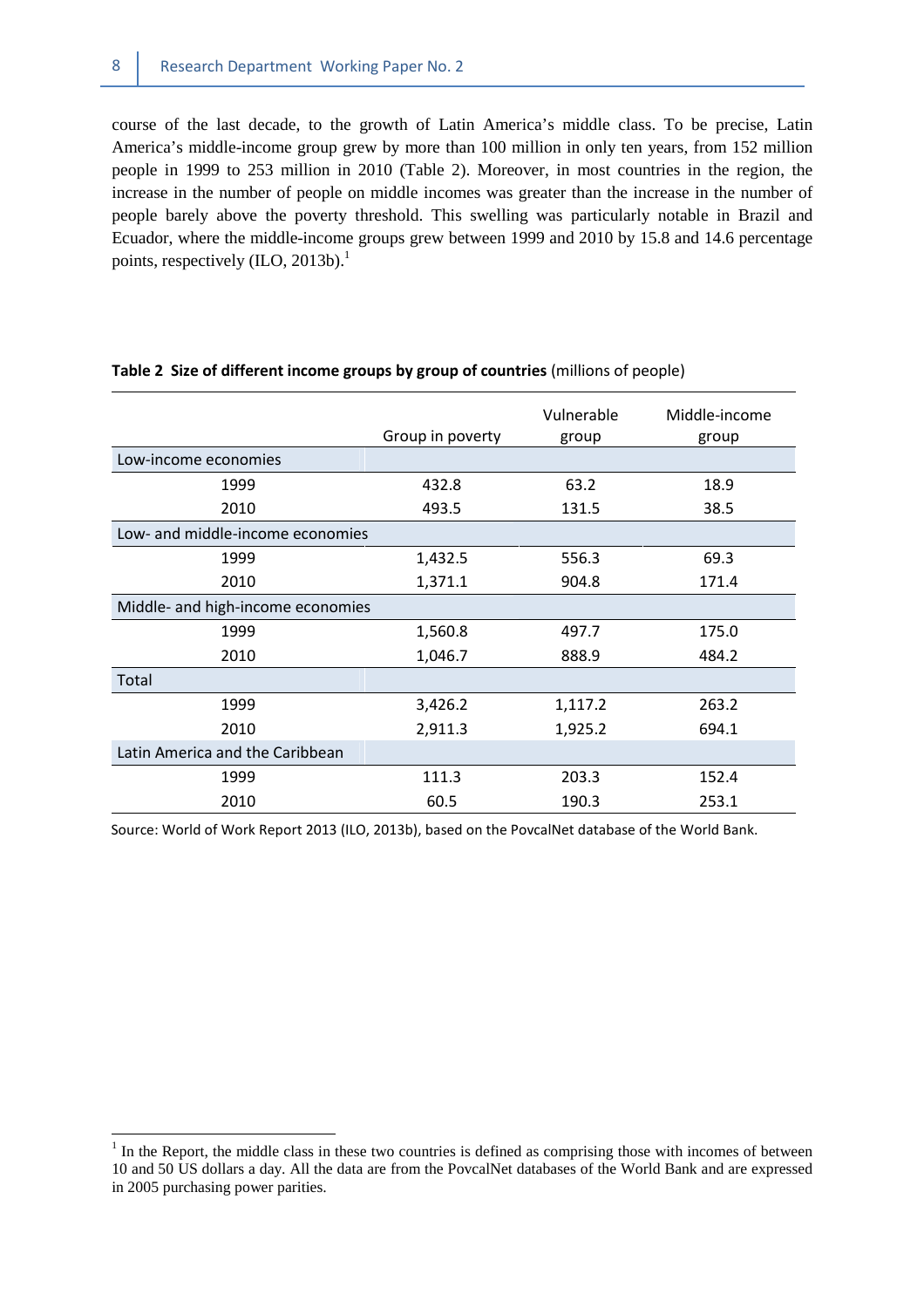### **3. Reflections on policy**

Latin America and the Caribbean has been one of the regions to be only moderately affected by the current economic crisis and its impact on the labour market. The region has also continued to show good economic and employment performance over the last few years, despite the uncertain state of the global economy. In order to make the most of its achievements thus far, without losing sight of its weaknesses, it is essential to design and coordinate policies at both national and international level.

- *Regional integration and industrial policy.* Given the weak growth prospects of the majority of their trading partners, the countries of Latin America and the Caribbean could accelerate their development through a coherent policy strategy based on stronger regional economic integration and the promotion of internal sources of growth. Moreover, regional integration could support industrial development and the diversification of the economic base, which is often dominated by the exploitation of natural resources. In this regard, the Latin American region could undertake to implement similar processes to those that other regions have used to cooperate in inter-regional trade. Asia's regional integration process, for example, deserves particular attention.
- *Reform of the financial system.* To achieve stronger macroeconomic stability, the internal capital market must be reformed and financial flows better regulated. National banks for development, such as Banco Nacional de Desenvolvimento Econômico e Social do Brasil (BNDES), are notable initiatives in this arena.
- *Promotion of investment*: It is worth highlighting the value that support for public and private investment by the region's governments would have. As the *World of Work Report 2013* indicates, if policies designed to stimulate investment (such as tax exemptions) target the most labour-intensive sectors or activities that generate energy savings, they are likely to have a positive impact on employment. In addition, an increase in public investment has positive effects on productivity and, if well directed, can also promote private investment, particularly in those regions most in need of investment in basic infrastructure (ILO, 2013b).
- *Support for economic assistance programmes*. Social protection policies, such as cash transfer programmes to households, can be highly useful tools to combat poverty and social exclusion and support inclusive economic growth. In the same way, a minimum wage can act as a social protection floor in the face of salary cuts, and can stimulate demand in periods of crisis. Brazil serves to illustrate this - it has made considerable progress in terms of poverty reduction, owing, in part, to a more solid national minimum wage and to the cash transfer programme "Bolsa família".
- *Strengthening of active labour market policies*. It is important for adequate social protection measures to be complemented by well-designed active labour market policies. While it is true that social protection floors guarantee a minimum income and protect individuals, active labour market policies can support skill updating and the alignment of work supply and demand, thereby reducing the risk of long-term unemployment. Programmes such as "Empléate" in Costa Rica and "Jóvenes con más y mejor trabajo" in Argentina are examples of social protection programmes with a strong active component.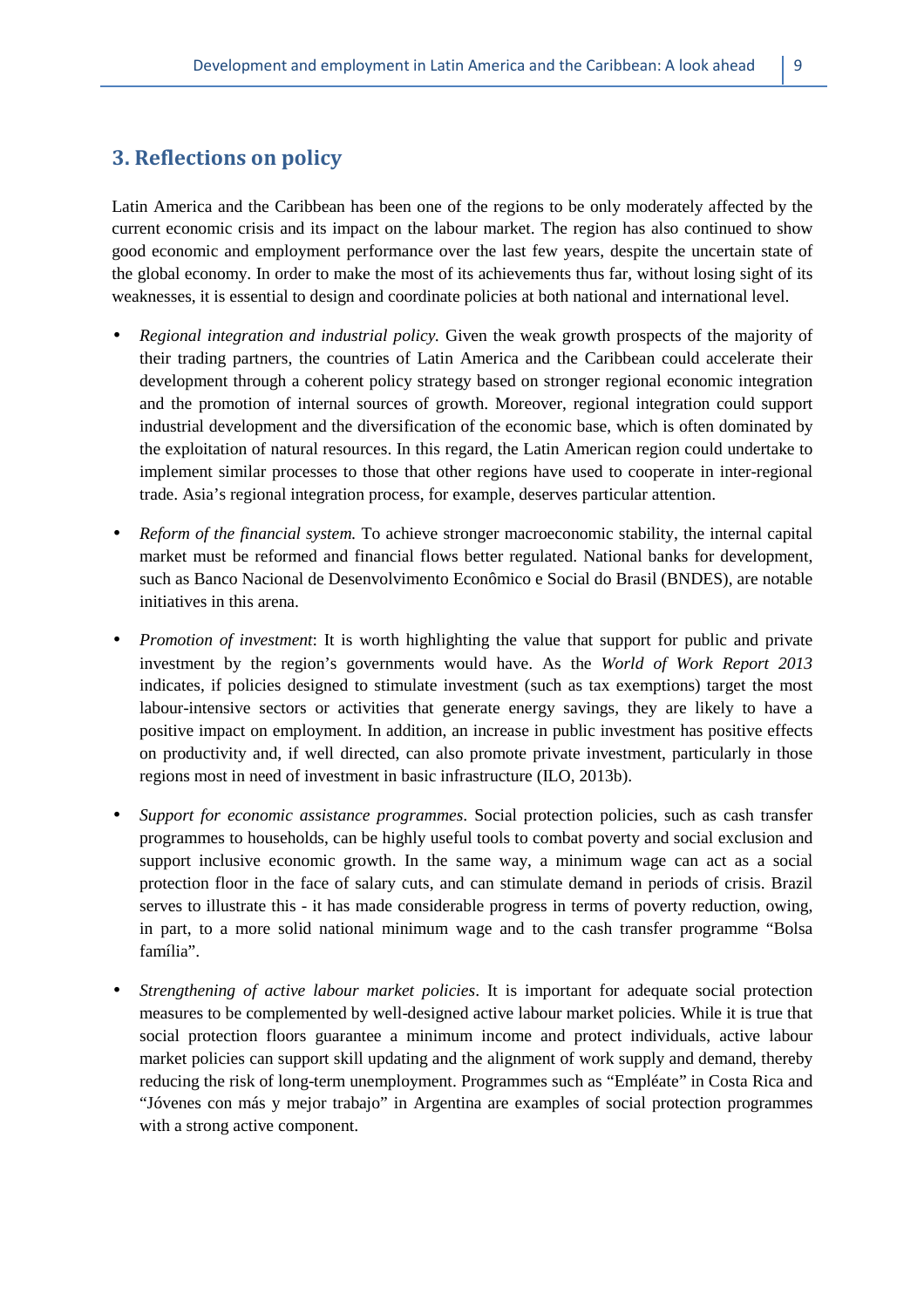• *Stimulation of formal job creation and improvement of informal workers' working conditions*. The high incidence of informal employment in Latin America and the Caribbean is largely due to the existence of institutional frameworks that are unfavourable to formalization. Simplification of administrative procedures and reduction of financial barriers to formalization, therefore, are measures that would support the gradual transition to a formal economy. Measures such as reducing taxes and administration fees for small and medium enterprises could be contemplated. Moreover, informal employment has clear negative repercussions on workers and their families. In fact, not only can a high incidence of informal employment increase the risk of poverty and exacerbate income inequality, but, also, the persistence of poverty makes it more difficult to reduce the region's informal employment. There have, however, been examples of good practice in the region - such as Argentina's integrated strategy for reducing informal employment through economic, social and labour measures – which other Latin American and Caribbean countries could try to emulate.